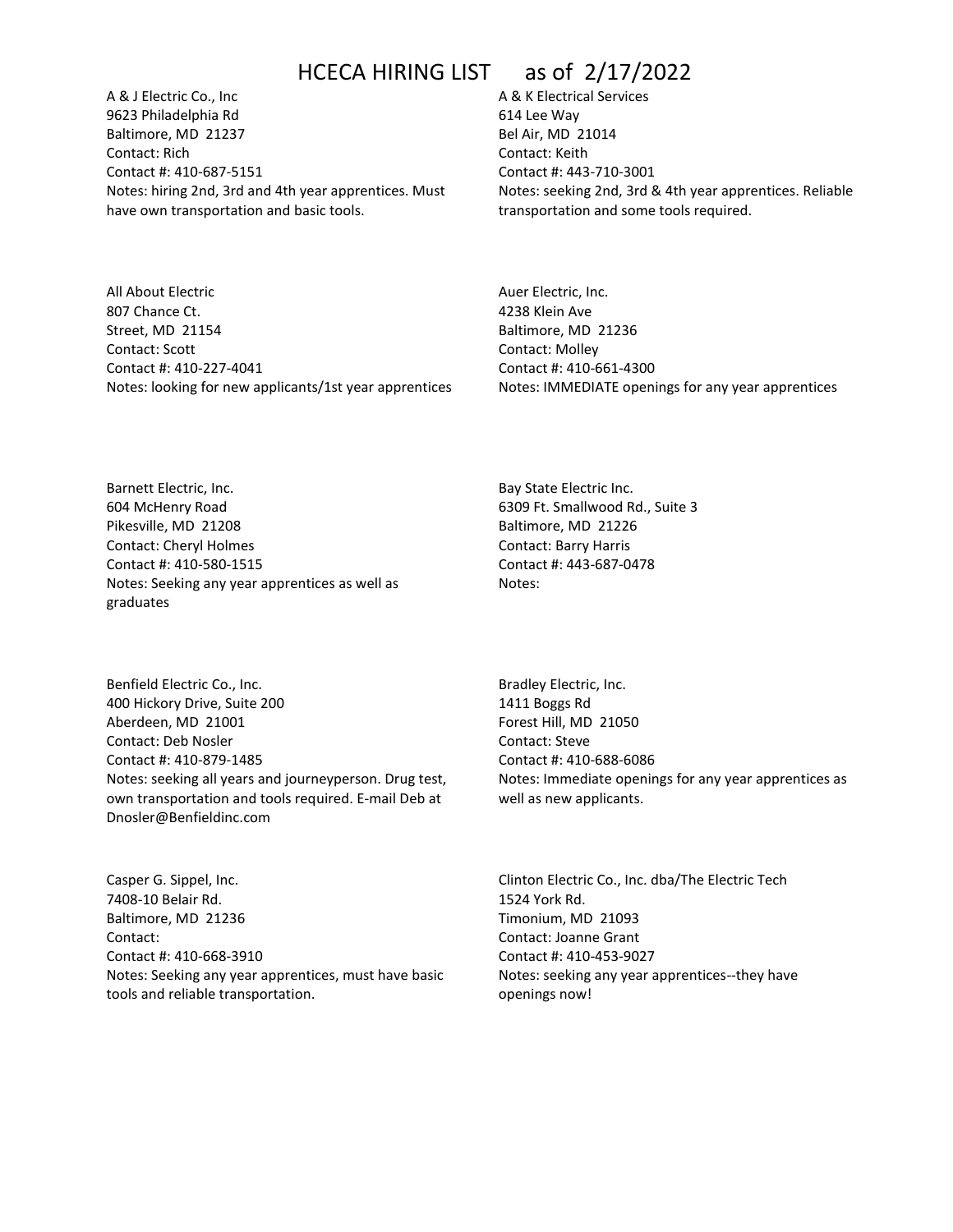Cove Electric, Inc. 200 Edgewood Rd. Edgewood, MD Contact: Contact #: 410-679-0776 Notes: openings for all year apprentices as well as new applicants and Journeypersons. Apply in person or online at https://cove-elec.com/

Crown Electric Co. Inc. 2027 Greenspring Dr. Timonium, MD 21093 Contact: Crown Electric Contact #: 410-252-2585 Notes: IMMEDIATE openings for any year apprentice Critical Peake Services LLC. 8520 Corridor Rd. Suite F Savage, MD 20763 Contact: Cheryl Richardson Contact #: 877-247-9767 Notes:

D.E.L. Electric and Lighting 11125 Pepper Rd. Hunt Valley, MD 21030-2205 Contact: Justin Townsley Contact #: 410-785-4800 Notes: seeking all levels of apprentices as well as electricians. Must have own transportation and pass drug test.

Deerfield Inc. 7215 Sunshine Ave Kingsville, MD 21087 Contact: Contact #: 410-592-7529 Notes: seeking 1st year apprentices.

Fireline Corporation 4506 Hollins Ferry Road Baltimore, MD 21227 Contact: Anthony Campos Contact #: 443-833-5298 Notes: Hiring apprentices and graduates. Office: 410- 247-1422 ext #235

Gramophone 4 W Aylesbury Road Timonium, MD 21093 Contact: Gregory Hoy Contact #: 410-308-1650 Notes: Hiring any year apprentice; also will hire summer help or high school students in school to apprenticeship. DRT Inc, dba Testerman Electric Co. P.O. Box 188 Forest Hill, MD 21050 Contact: Contact #: 410-877-0545 Notes: seeking any year apprentice as well as new applicants to the program.

Good News Electric Inc. 1371 Brass Mill Rd, Suite C Belcamp, MD 21017 Contact: Dennis Seufert Contact #: 410-893-5560 Notes: openings for any year apprentice and journeyperson

Helms Electric, Inc. 3315 Deer Hill Road Street, MD 21154 Contact: Bob Helms Contact #: 410-893-7210 Notes: seeking 1st and 2nd year apprentices with reliable transportation and has basic hand tools. Nonsmokers, please!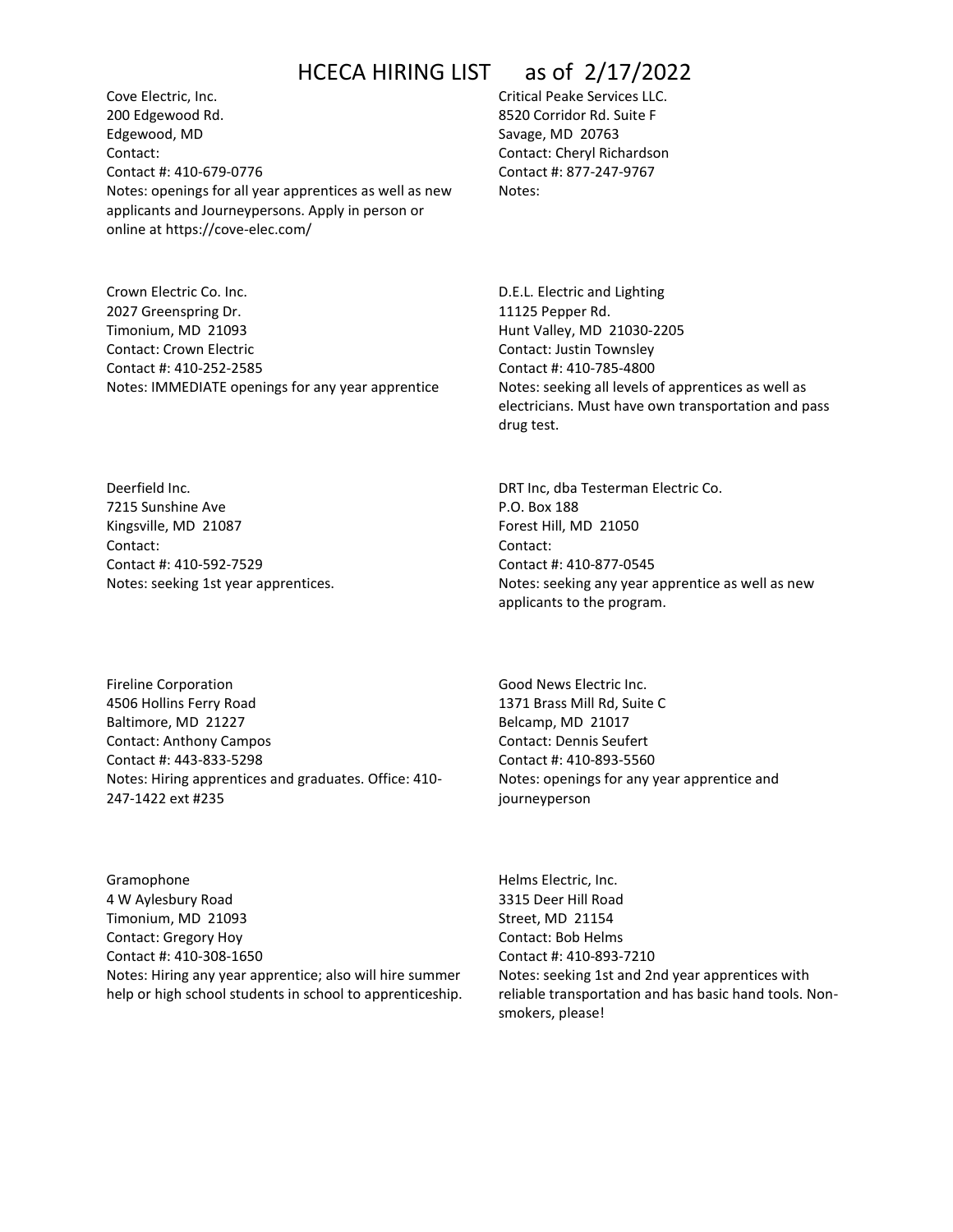Hunt Valley Electric LLC. 15204 Old Hanover Road Upperco, MD 21155 Contact: Bruce Contact #: 410-977-8856 Notes: Seeking any year apprentice. Basic tools and reliable transportation required. . Willing to train as well as help with tuition based on grades. Call or email to brucehve@comcast.net

J.M. Lippa Electrical Contractors, Inc. PO Box 488 2811 Belair Rd- Ste 409 Fallston, MD 21047 Contact: Jerry Contact #: 410-557-8802 Notes: IMMEDIATE openings for 2nd, 3rd and 4th year apprentices. Offering a \$1,000 sign on bonus.

J. Daw Inc. Electrical Systems 9004 Yellow Brick Rd. Ste. A Rosedale, MD 21237 Contact: Contact #: 410-808-3470 Notes: seeking any year apprentices. Call or email Bill Garrett at bgarrett@jdawinc.com

JPS Electrical Services LLC 1700 Castleton Road Darlington, MD 21034 Contact: Contact #: 443-567-9192 Notes: seeking any year apprentice as well as new applicants.

Key Systems Inc. 10839 A Philadelphia RD White Marsh, MD 21162 Contact: Bob Manns Contact #: 410-335-5400 Notes: openings for new applicants and any year apprentice. Be sure to reference HCECA when calling. Clean background check is required

MJA Electric Inc. 1812 Walton Rd. Edgewood, MD 21040 Contact: William Chalk Contact #: 410-671-4183 Notes: seeking any year apprentices

Phoenix Electric Co., Inc. P O Box 742 Bel Air, MD 21014 Contact: Tom Laudet Contact #: 410-977-3106 Notes: seeking any year apprentice as well as new applicants.

Masters Electric, Inc 202 Blum Court #703 Bel Air, MD 21014 Contact: Contact #: 410-676-0534 Notes: seeking 2nd year apprentices but will accept all applications.

P. D. Valle Electric Co., Inc. 34 Idlewild St. Unit 3 Bel Air, MD 21014 Contact: Jack Nerad Contact #: 410-592-7080 Notes: Looking for years 3 and 4 must have a valid driver's license. Must be able to pass a background check. Email to: shop@pdvalleelectric.com

Precision Electrical Solutions 1226 Conowingo Road Bel Air, MD 21014 Contact: Jay Gill Contact #: 443-243-7314 Notes: seeking 3rd or 4th year apprentices for custom residential work.